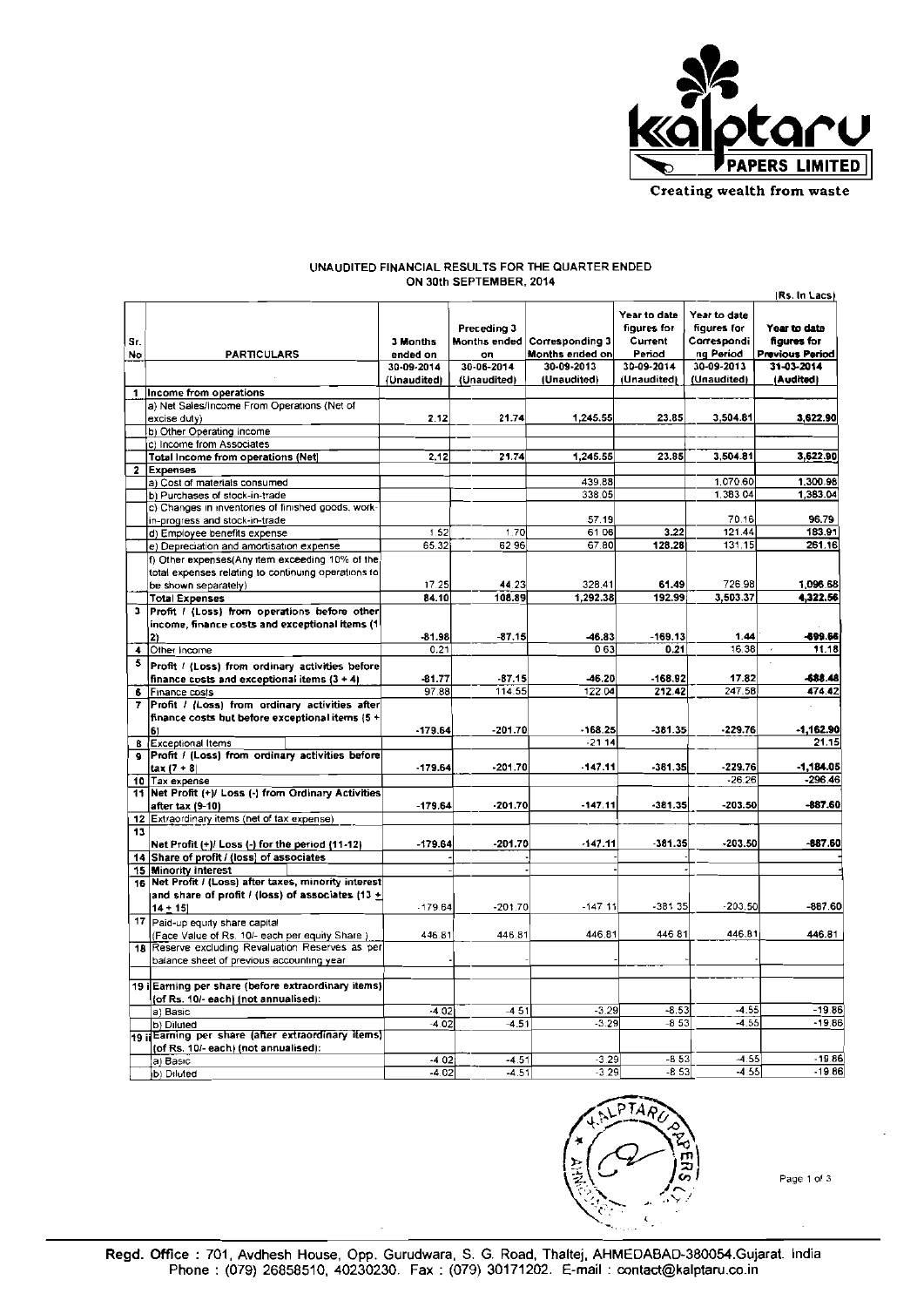

| Creating wealth from waste |
|----------------------------|
|----------------------------|

|              | <b>PARTICULARS OF SHAREHOLDING</b>                |         |         |                          |            |         |         |
|--------------|---------------------------------------------------|---------|---------|--------------------------|------------|---------|---------|
|              | Public Sharehoiding                               |         |         |                          |            |         |         |
|              | - Number of Equity Shares                         | 1783955 | 1783955 | 1812434                  | 1783955    | 1812434 | 1783955 |
|              | - Percentage of Shareholding                      | 39.93%  | 39.93%  | 40.56%l                  | 39.93%     | 40 56%  | 39.93%  |
| $\mathbf{2}$ |                                                   |         |         |                          |            |         |         |
|              | Promoters and promoter group Shareholding         |         |         |                          |            |         |         |
|              | a) Pledged/Encumbered                             | Nıl     | Nil     | Nil                      | Nil        | Nil     | ΝiΙ     |
|              | - Number of Equity Shares                         | Nil     | Nil     | Nil                      | Nıl        | Nil     | Nil     |
|              | - Percentage of Shares (as a % of the total)      |         |         |                          |            |         |         |
|              | shareholding of promoter & promoter group)        | Nil     | Nil     | Nil                      | Nil        | Nil     | Nil     |
|              | - Percentage of Shares (as a % of the total share |         |         |                          |            |         |         |
|              | capital of the company)                           | Nil     | Nil     | Nil                      | Nıl        | Nil     | Nil     |
|              | b) Non-encumbered                                 |         |         |                          |            |         |         |
|              | - Number of Equity Shares                         | 2584165 | 2684165 | 2655686                  | 2684165    | 2655686 | 2684165 |
|              | - Percentage of Shares (as a % of the total       |         |         |                          |            |         |         |
|              | shareholding of promoter & promoter group)        | 100 00% | 100 00% | 100.00%                  | 100.00%    | 100 00% | 100.00% |
|              | - Percentage of Shares (as a % of the total share | 60 07%  | 60 07%  | 59.44%                   | 60.07%     | 59 44%  | 60.07%  |
| в            | INVESTOR COMPLAINTS                               |         |         | 3 months ended 30.9 2014 |            |         |         |
|              | Pending at the beginning of the quarter           |         |         | NIL                      |            |         |         |
|              | Received during the quarter                       |         |         | Nil                      |            |         |         |
|              | Disposed of during the quarter                    |         |         |                          | <b>NIL</b> |         |         |
|              | Remaining unresolved at the end of the quarter    |         |         |                          | <b>NIL</b> |         |         |

|   | (Rs. In Lacs)                               |                          |                           |  |  |  |
|---|---------------------------------------------|--------------------------|---------------------------|--|--|--|
|   | <b>Particulars</b>                          | As at Current year ended | As at previous year ended |  |  |  |
|   |                                             | 30/09/2014 (Un Audited)  | 31/03/2014 (Audited)      |  |  |  |
| Թ | <b>EQUITY AND LIABILITIES</b>               |                          |                           |  |  |  |
|   | 1Shareholders' funds                        |                          |                           |  |  |  |
|   | (a) Share capital                           | 446.81                   | 446.81                    |  |  |  |
|   | (b) Reserves and surplus                    | (677.62)                 | (299.87)                  |  |  |  |
|   | (c) Money received against share warrants   |                          |                           |  |  |  |
|   | Sub-total - Shareholders' funds             | (230.81)                 | 145.94                    |  |  |  |
|   | 2 Share application money pending allotment |                          |                           |  |  |  |
|   | 3 Minority interest                         |                          |                           |  |  |  |
|   | 4 Non-current liabilities                   |                          |                           |  |  |  |
|   | (a) Long-term borrowings                    | 3,249.24                 | 2,985.70                  |  |  |  |
|   | (b) Deferred tax liabilities (net)          | 19.39                    | 19.39                     |  |  |  |
|   | (c) Other long-term liabilities             | 547.21                   | 548.92                    |  |  |  |
|   | (d) Long-term provisions                    |                          | 14 37                     |  |  |  |
|   | Sub-total - Non-current liabilities         | 3.815.84                 | 3,568.38                  |  |  |  |
|   | 5 Current liabilities                       |                          |                           |  |  |  |
|   | (a) Short-term borrowings                   | 1.055.80                 | 1,059.68                  |  |  |  |
|   | (b) Trade payables                          | 391.58                   | 337.11                    |  |  |  |
|   | (c) Other current liabilities               | 7.06                     | 559.16                    |  |  |  |
|   | (d) Short-term provisions                   | 339.01                   | 185.84                    |  |  |  |
|   | Sub-total - Current liabilities             | 1.793.45                 | 2,141.79                  |  |  |  |
|   | <b>TOTAL - EQUITY AND LIABILITIES</b>       | 5.378.48                 | 5,857.13                  |  |  |  |
| в | <b>ASSETS</b>                               |                          |                           |  |  |  |
|   | Non-current assets                          |                          |                           |  |  |  |
|   | (a) Fixed assets                            | 4.078.93                 | 4 207 16                  |  |  |  |
|   | (b) Goodwill on consolidation               |                          |                           |  |  |  |
|   | (c) Non-current investments                 | 0.46                     | 046                       |  |  |  |
|   | (d) Deferred tax assets (net)               |                          |                           |  |  |  |
|   | (e) Long-term loans and advances            | 6.62                     | 35.90                     |  |  |  |
|   | (f) Other non-current assets                | 187.88                   | 236.20                    |  |  |  |
|   | Sub-total - Non-current assets              | 4.273.89                 | 4.479.72                  |  |  |  |
|   | 2 Current assets                            |                          |                           |  |  |  |
|   | (a) Current investments                     |                          |                           |  |  |  |
|   | (b) Inventones                              | 265 15                   | 261.56                    |  |  |  |
|   | (c) Trade receivables                       | 745 61                   | 905 95                    |  |  |  |
|   | (d) Cash and cash equivalents               | 948                      | 25.71                     |  |  |  |
|   | (e) Short-term loans and advances           |                          |                           |  |  |  |
|   | (f) Other current assets                    | 84 35.                   | 184 17                    |  |  |  |
|   | Sub-total - Current assets                  | 1.104.59                 | 1.377.40                  |  |  |  |
|   | <b>TOTAL - ASSETS</b>                       | 5.378.48                 | 5.857.11                  |  |  |  |

## **Statement of Assets & Liabilities**

 $IA_{\mathcal{A}}$ ⁄ବ<sub>4Ω</sub>

Page 2 of 3